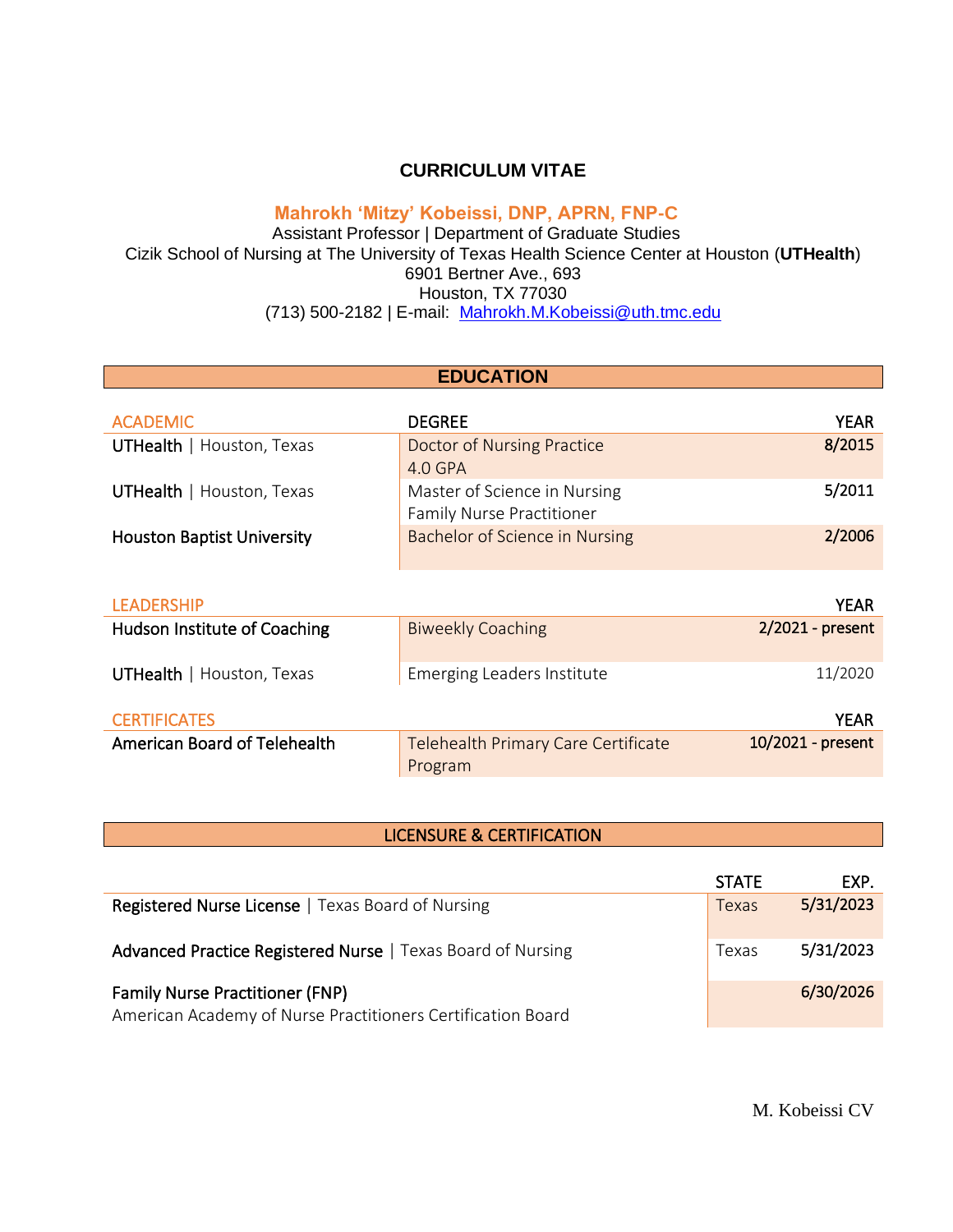| <b>PROFESSIONAL EXPERIENCE</b>                               |                                     |                      |
|--------------------------------------------------------------|-------------------------------------|----------------------|
| <b>ACADEMIC EXPERIENCE</b>                                   | <b>INSTITUTION</b>                  | <b>YEAR</b>          |
| <b>Assistant Professor</b>                                   | <b>UTHealth</b>                     | 8/1/2018 to present  |
| Department of Graduate Studies                               | <b>Cizik School of Nursing</b>      |                      |
| <b>Clinical Instructor</b><br>Department of Graduate Studies | UTHealth<br>Cizik School of Nursing | 1/1/2018 to 8/1/2018 |

| LEADERSHIP EXPERIENCE        | INSTITUTION                    | YEAR                   |
|------------------------------|--------------------------------|------------------------|
| <b>FNP Track Coordinator</b> | <b>UTHealth</b>                | 9/1/2019 to 12/31/2021 |
| MSN Track & BSN-DNP Track    | <b>Cizik School of Nursing</b> |                        |

| <b>NURSE PRACTITIONER EXPERIENCE</b> | <b>INSTITUTION</b>             | YEAR                  |
|--------------------------------------|--------------------------------|-----------------------|
| Mitzy Med, PLLC <sup>®</sup>         | Founder & Owner                | 4/2016 to present     |
| <b>Telehealth Services</b>           | Est. April 2016                |                       |
| www.mitzymed.com                     |                                |                       |
|                                      |                                |                       |
| Family Clinic   FNP                  | Dr. Gwozdz, MD                 | 2013 to 2014          |
|                                      |                                |                       |
| Christ Clinic   FNP                  | <b>UTHealth</b>                | 5/1/2012 to 8/31/2013 |
|                                      | <b>Cizik School of Nursing</b> |                       |

| <b>REGISTERED NURSE EXPERIENCE</b> | <b>INSTITUTION</b>                   | <b>YEAR</b>      |
|------------------------------------|--------------------------------------|------------------|
| Emergency room                     | <b>Houston Methodist Hospital</b>    | 2/2016 to 5/2011 |
|                                    | Texas Medical Center - Adult ER      |                  |
| Emergency room                     | Memorial Hermann                     | 2008 to 2009     |
|                                    | Katy Hospital - Pediatric & Adult ER |                  |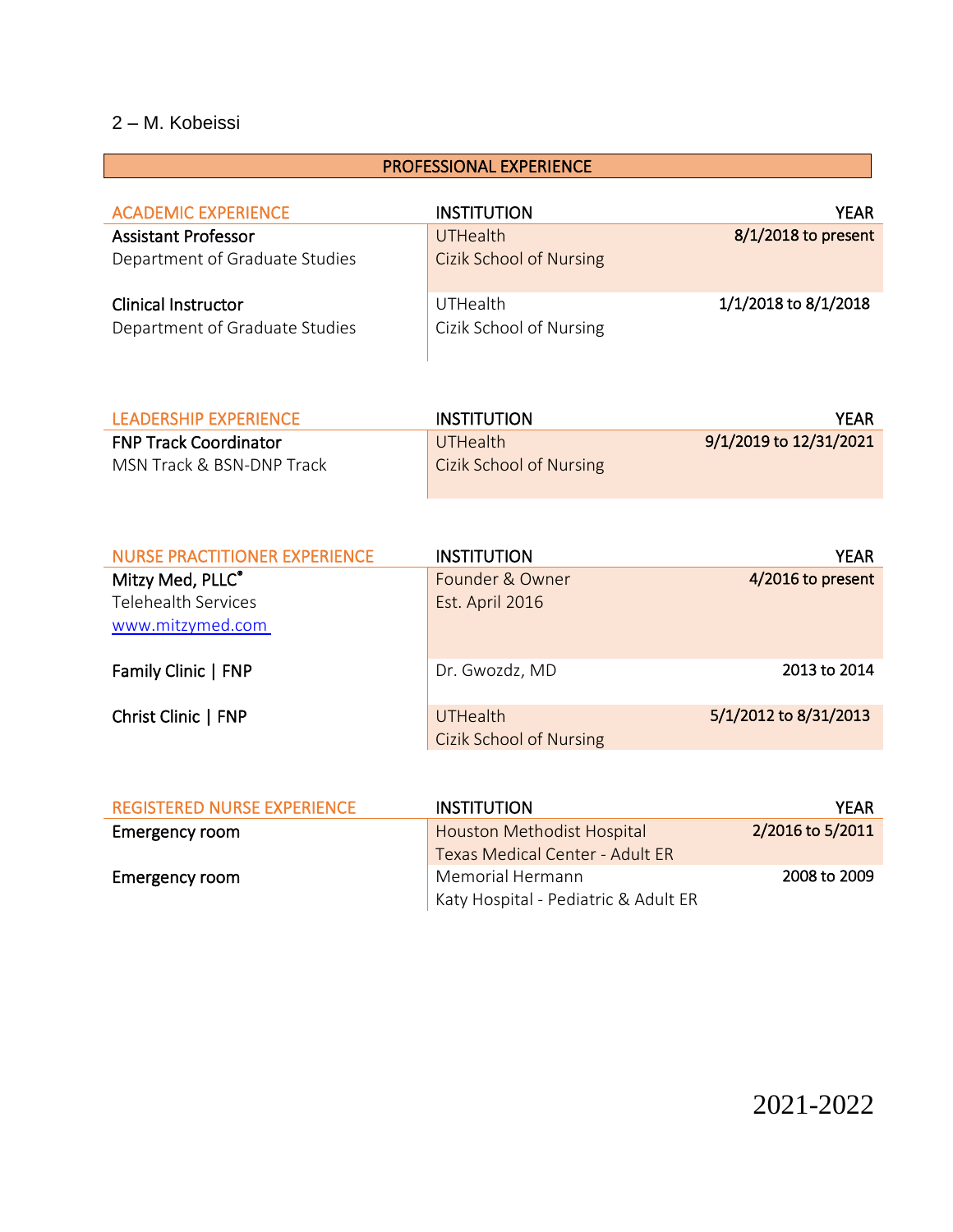#### **HONORS & AWARDS**

| <b>RECOGNITION</b>                                                              | <b>INSTITUTION</b>                                                              | <b>YEAR</b>      |
|---------------------------------------------------------------------------------|---------------------------------------------------------------------------------|------------------|
| 2020 Excellence in Nursing Award, Bronze<br>Medal in Nursing Education: Faculty | <b>Good Samaritan Foundation</b>                                                | 2020             |
| Finalist, McGovern Award Outstanding<br>Teacher                                 | UTHealth<br>Cizik School of Nursing                                             | 2021, 2020, 2019 |
| The DNP Faculty Award of Excellence                                             | The University of Texas<br><b>Health Science Center at Houston</b><br>(UTHSC-H) | 2016             |
| <b>PARTNERS Scholarship</b>                                                     | UTHSC-H                                                                         | 2013 - 2015      |
| Accelerated DNP Scholarship                                                     | UTHSC-H                                                                         | 2014 - 2015      |
| Hero of Ike                                                                     | Houston Chronicle                                                               | 2009             |
| <b>Outstanding BSN Graduate</b>                                                 | <b>Houston Baptist University</b>                                               | 2006             |
| Good Samaritan Scholarship                                                      | Good Samaritan Foundation                                                       | 2004 - 2006      |
| <b>TNA Student Scholarship</b>                                                  | <b>Texas Nurses Association</b>                                                 | 2005             |
| <b>Memorial Hermann Volunteer Fund</b>                                          | Memorial Hermann Memorial<br>City                                               | 2005             |
| <b>Nursing Scholarship</b>                                                      | <b>Harris County Medical Society</b><br><b>Philanthropic Fund</b>               | 2005             |

## **DOCTORAL SCHOLARSHIP – PRACTICE INQUIRY PROJECT**

A Pilot Quality Improvement Project Evaluating the Effectiveness of Utilizing the Emergency Severity Index for Prehospital Triage, Cizik School of Nursing at UTHealth, 2015.

#### **PEER REVIEWED PUBLICATIONS**

*2021*

*[Kobeissi, M. M., & Ruppert, S.D. \(2021\). Remote patient triage: Shifting towards safer telehealth](https://1drv.ms/b/s!AvSyp2tB8oSmgec61U8Xu4ySQ8M4HQ?e=JEfqA8)  [practice. Journal of the American Association of Nurse Practitioners. \(In press\).](https://1drv.ms/b/s!AvSyp2tB8oSmgec61U8Xu4ySQ8M4HQ?e=JEfqA8) (IF 1.420)*

*[Kobeissi, M. M., Christopherson, K., Kearney, K., & Aggarwal, S. \(2021\).](https://1drv.ms/b/s!AvSyp2tB8oSmgec7XjA6A5mTlMZNAQ?e=5xGYOc) Expanding clinical education [during a time of crisis: Innovative virtual simulation.](https://1drv.ms/b/s!AvSyp2tB8oSmgec7XjA6A5mTlMZNAQ?e=5xGYOc) Clinical Simulation in Nursing, 000, 1- [4.:https://doi.org/10.1016/j.ecns.2021.04.018 \(IF 1.713\)](https://1drv.ms/b/s!AvSyp2tB8oSmgec7XjA6A5mTlMZNAQ?e=5xGYOc)*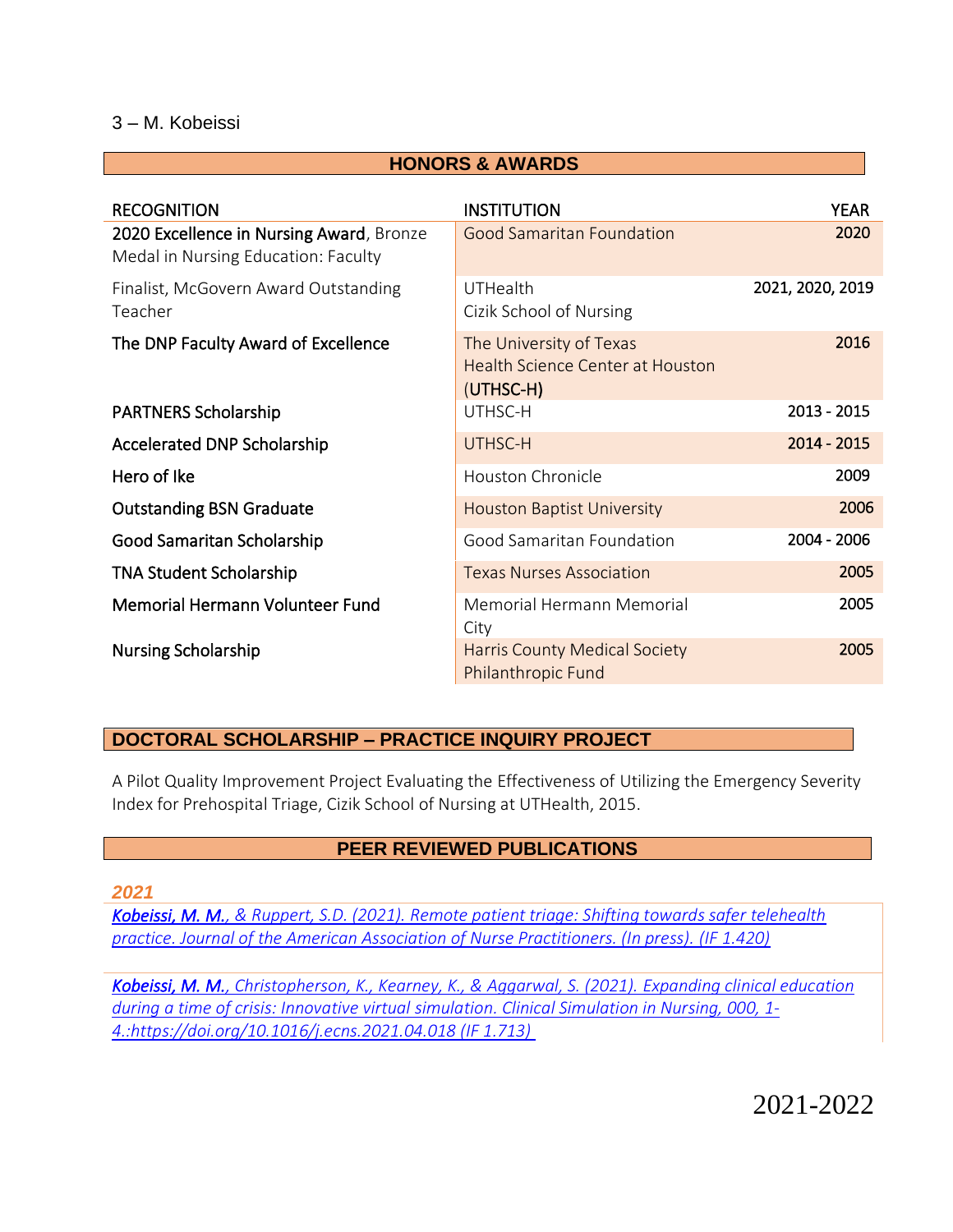#### **PRESENTATIONS**

#### *REGIONAL/STATE*

*Invited speaker: "Telehealth Primer for Nurse Practitioners." Texas Nurse Practitioners Annual Conference (virtual), September 24-25, 2020.*

#### *LOCAL*

*Invited speaker: "The Use of Virtual Reality as a Treatment for Loneliness in the Elderly." UTHealth-Rice Educational and Research Initiatives for Collaborative Health. Aging in Place IoT Conference, Houston, TX, January 30, 2020. Houston, TX.*

#### *MEDIA*

*"Telehealth and Primary Care." Telehealth Gains Ground Amid COVID-19. Newspaper Interview. UTHealth Newsroom, May 5, 2020.*

*"The Many Faces of UTHealth." Television Special. Mercedes Benz and UTHealth Partnership – ABC 13, Houston, TX., December 16, 2019*

*"Health Watch – Summer Colds." Live Television Interview - Rashi Vats. Fox 26 Morning News, Houston, TX., June 25, 2019.*

*'Giving Back to Humanity'. Cizik School of Nursing – Telehealth and Online Teaching. AACN TV, June 2019.* 

*"Hero of Ike." Newspaper Interview. Houston Chronicle, October 3, 2008.*

#### *POSTER*

"**Telehealth & Patient Acuity.**[" Texas Nurse Practitioners Annual Conference.](https://1drv.ms/b/s!AvSyp2tB8oSmgec8934iVcrl5AezPQ?e=0nZ9oK) September 24-26, [2021; Virtual Poster.](https://1drv.ms/b/s!AvSyp2tB8oSmgec8934iVcrl5AezPQ?e=0nZ9oK)

"**[Kahoot! Live Online Adult Game-Based Learning.](https://1drv.ms/b/s!AvSyp2tB8oSmgec-R4U8Ao89l7s9TQ?e=Ak8XmZ)**" Kenneth I. Shine, M.D. Academy of Health [Sciences Innovations in Health Sciences Conference. Austin, TX, February 27, 2020.](https://1drv.ms/b/s!AvSyp2tB8oSmgec-R4U8Ao89l7s9TQ?e=Ak8XmZ)

*"A Pilot Quality Improvement Project Evaluating the Effectiveness of Utilizing the Emergency Severity Index for Prehospital Triage." Houston, Texas. The University of Texas Health Science Center at Houston. Houston, TX, August 14, 2015.*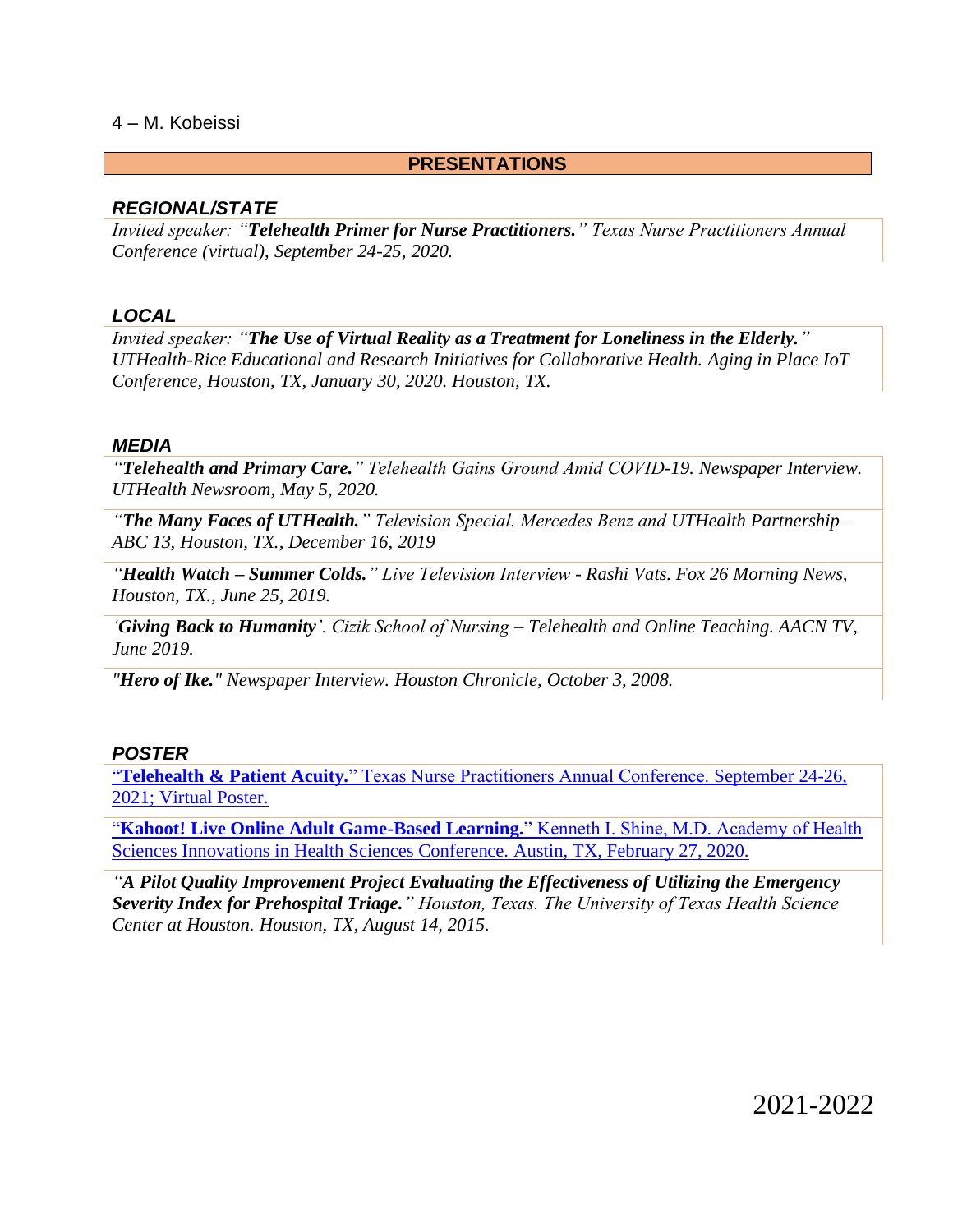## **PROFESSIONAL SERVICE**

| <b>NATIONAL SERVICE</b>                                                          | YEAR      |
|----------------------------------------------------------------------------------|-----------|
| National Organization of Nurse Practitioner Faculties   Telehealth Committee &   | 2021-2023 |
| Telehealth Policy Sub-committee                                                  |           |
| American Academy of Nurse Practitioners Certification Board   Certification Exam | 2019      |
| Item Writer                                                                      |           |

## **INSTITUTIONAL SERVICE | CIZIK SCHOOL OF NURSING | UTHEALTH**

| <b>LEADERSHIP</b>                                                                | <b>YEAR</b>         |
|----------------------------------------------------------------------------------|---------------------|
| Family Nurse Practitioner Track Coordinator<br>$\bullet$                         | 9/1/2019-12/31/2021 |
|                                                                                  |                     |
| <b>COUNCILS</b>                                                                  | <b>YEAR</b>         |
| <b>Faculty Life Council</b><br>$\bullet$                                         | 2021-2023           |
| Doctor of Nursing Practice Council<br>٠                                          | 2020-present        |
| Master's Council<br>٠                                                            | 2018-present        |
|                                                                                  |                     |
| <b>TASK FORCES &amp; WORKGROUPS</b><br><b>YEAR</b>                               |                     |
| Graduate Department, 5-Year Strategic Planning Task Force<br>$\bullet$           | 2020-2021           |
| <b>CSON Strategic Communications Task Force</b><br>$\bullet$                     | 2020-2021           |
| Doctor of Nursing Practice Group Advising Model for Scholarly Projects           | 2021                |
| Doctor of Nursing Practice Clinical Scholarship Portfolio Workgroup<br>$\bullet$ | 2021                |

- *Doctor of Nursing Practice Curriculum & Objective Workgroup* 2021
- *Graduate Preceptor Recognition Task Force* 2020

## *COMMITTEES YEAR*

|           | Chair, Search Committee: Associate Dean for Practice and Community  | 2020-2021    |
|-----------|---------------------------------------------------------------------|--------------|
|           | Engagement                                                          |              |
| $\bullet$ | Member, UT Systemwide Virtual Telehealth Committee                  | 2020-present |
|           | • Member, Graduate-Undergraduate Master Calendar                    | 2019-present |
|           | Member, Patient Care EPA - Developing Competencies for NP Outcomes  | 2020         |
|           | Member, UT Telemedicine Education Interprofessional Education Group | 2019-2020    |

| <b>COMMUNITY SERVICE</b>                                                                                                                                                                                                                   | <b>YEAR</b>           |
|--------------------------------------------------------------------------------------------------------------------------------------------------------------------------------------------------------------------------------------------|-----------------------|
| Presenter, "Nursing Innovations & Careers in Telemedicine" at Summer<br>$\bullet$<br>Health Professions Education Program (SHPEP)   Enrichment program<br>improving access to information for students interested in health<br>professions | 6/17/2021<br>7/1/2020 |
| Telehealth Service -Post Hurricane Harvey<br>$\bullet$                                                                                                                                                                                     | 2017                  |
| Lakemont Community Quarterly Health Article Reaching 1,000 homes<br>$\bullet$                                                                                                                                                              | 2003-2005             |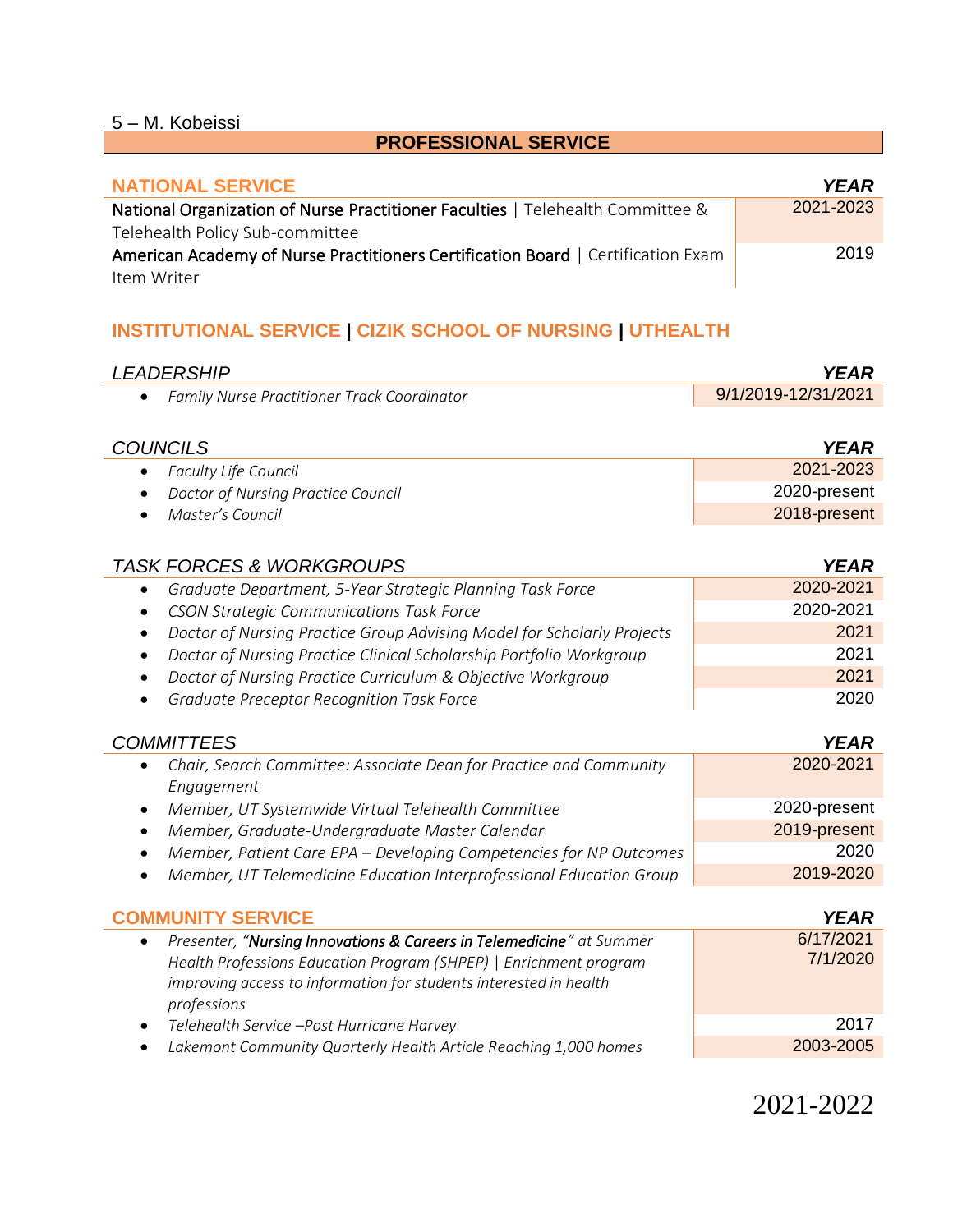### **MEMBERSHIPS**

| <b>ORGANIZATION</b>                                                | <b>ROLE</b>                      | <b>YEAR</b>                    |
|--------------------------------------------------------------------|----------------------------------|--------------------------------|
| <b>Texas Nurse Practitioners</b>                                   | <b>Member</b>                    | 2020 - present                 |
| National Organizations of Nurse Practitioner Faculties             | Member                           | 2019 - present                 |
| National League for Nursing                                        | <b>Member</b>                    | 2019 - present                 |
| Sigma Theta Tau International Honor Society Zeta Pi<br>Chapter     | Member                           | 2014 - present                 |
| American Association of Nurse Practitioners (AANP)                 | Member                           | 2012 - present                 |
| AANP Special Interest Group - Health Informatics &<br>Telehealth   | Member                           | 2021-present                   |
| American Academy of Family Physicians                              | <b>Digital Subscriber</b>        | 2018 - present                 |
| National Student Nurses Association, Houston Baptist<br>University | <b>Vice President</b><br>Advisor | $2004 - 2005$<br>$2005 - 2006$ |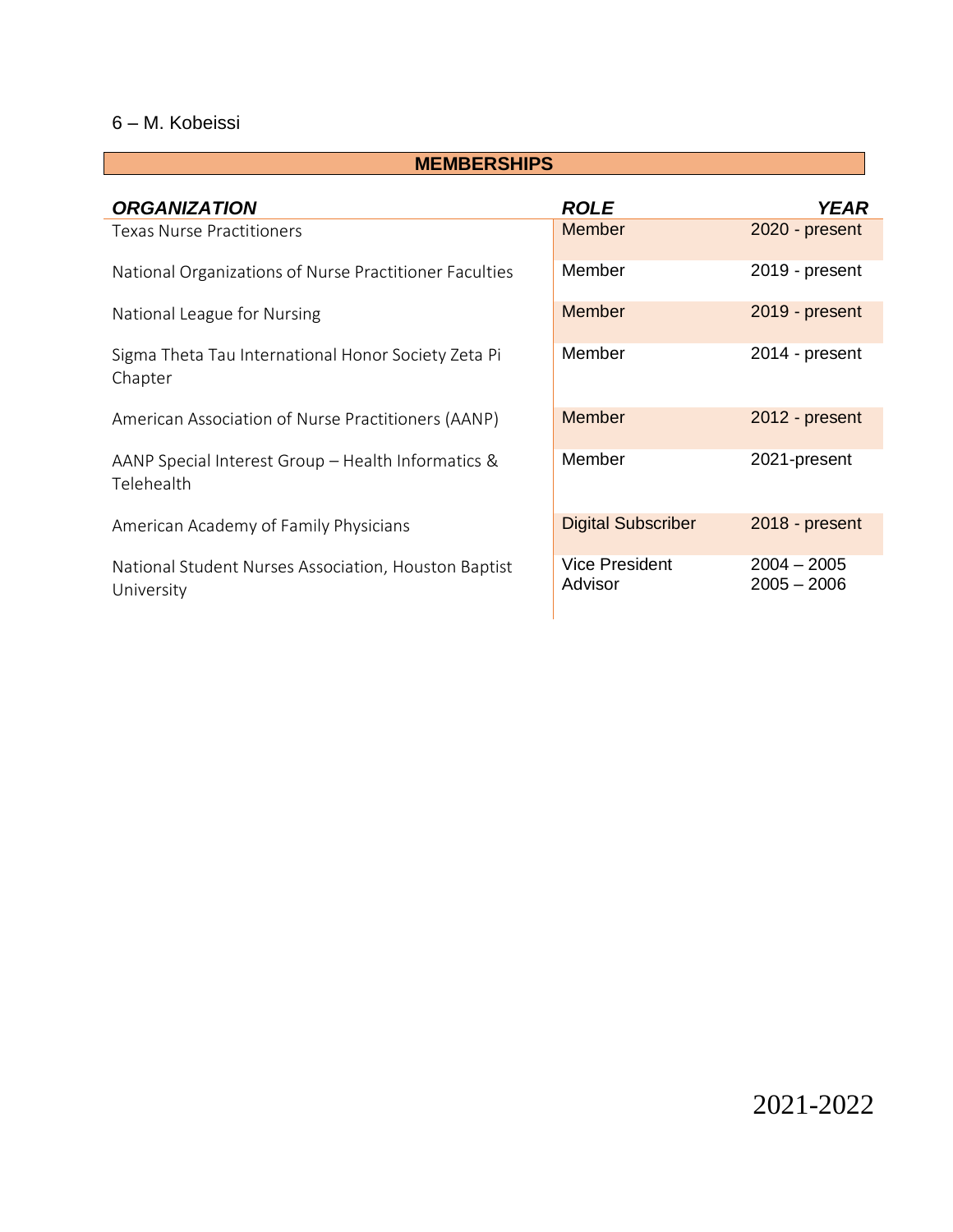## **APPENDIX A – LIST OF COURSES TAUGHT**

## **2022 | Cizik** *School of Nursing at UTHealth* **| Graduate Studies**

| <b>SPRING SEMESTER</b>                                                                             | <b>SUMMER SEMESTER</b> | <b>FALL SEMESTER</b> |
|----------------------------------------------------------------------------------------------------|------------------------|----------------------|
| Course Lead - BSN-DNP<br>N6908W FNP 1 Didactic                                                     |                        |                      |
| Course Lead - MSN<br>N6194W FNP 1 Didactic                                                         |                        |                      |
| Faculty - N6842 DNP<br>Transitions & Innovations in<br><b>Healthcare Delivery</b>                  |                        |                      |
| Faculty - MSN<br>N6152B: Advanced Physical<br><b>Examination and Differential</b><br>Diagnosis Lab |                        |                      |
| N6830 - DNP Project<br>Advisement                                                                  |                        |                      |

# **2021 | Cizik** *School of Nursing at UTHealth* **| Graduate Studies**

| <b>SPRING SEMESTER</b>                                                        | <b>SUMMER SEMESTER</b>                                            | <b>FALL SEMESTER</b>                                           |
|-------------------------------------------------------------------------------|-------------------------------------------------------------------|----------------------------------------------------------------|
| Course Lead - MSN                                                             | <b>Course Lead - MSN</b>                                          | Course Lead - BSN-DNP                                          |
| N6194W FNP 1<br>Course Lead - MSN<br>N6194B FNP 1 Clinical                    | N6194W FNP 1<br><b>Course Lead - MSN</b><br>N6194B FNP 1 Clinical | N6908W FNP 1<br>Course Lead - BSN-DNP<br>N6908B FNP 1 Clinical |
| Course Lead - MSN<br>N6752 FNP Preceptorship                                  | Course Lead - MSN<br>N6752 FNP Preceptorship                      | Course Lead - MSN<br>N6194W FNP 1                              |
| Faculty - DNP<br>N6842 Transitions &<br>Innovations<br>in Healthcare Delivery | Faculty - DNP<br>N6845 Practice Management                        | Course Lead - MSN<br>N6194B FNP 1 Clinical                     |
|                                                                               |                                                                   | Course Lead - MSN<br>N6752 FNP Preceptorship                   |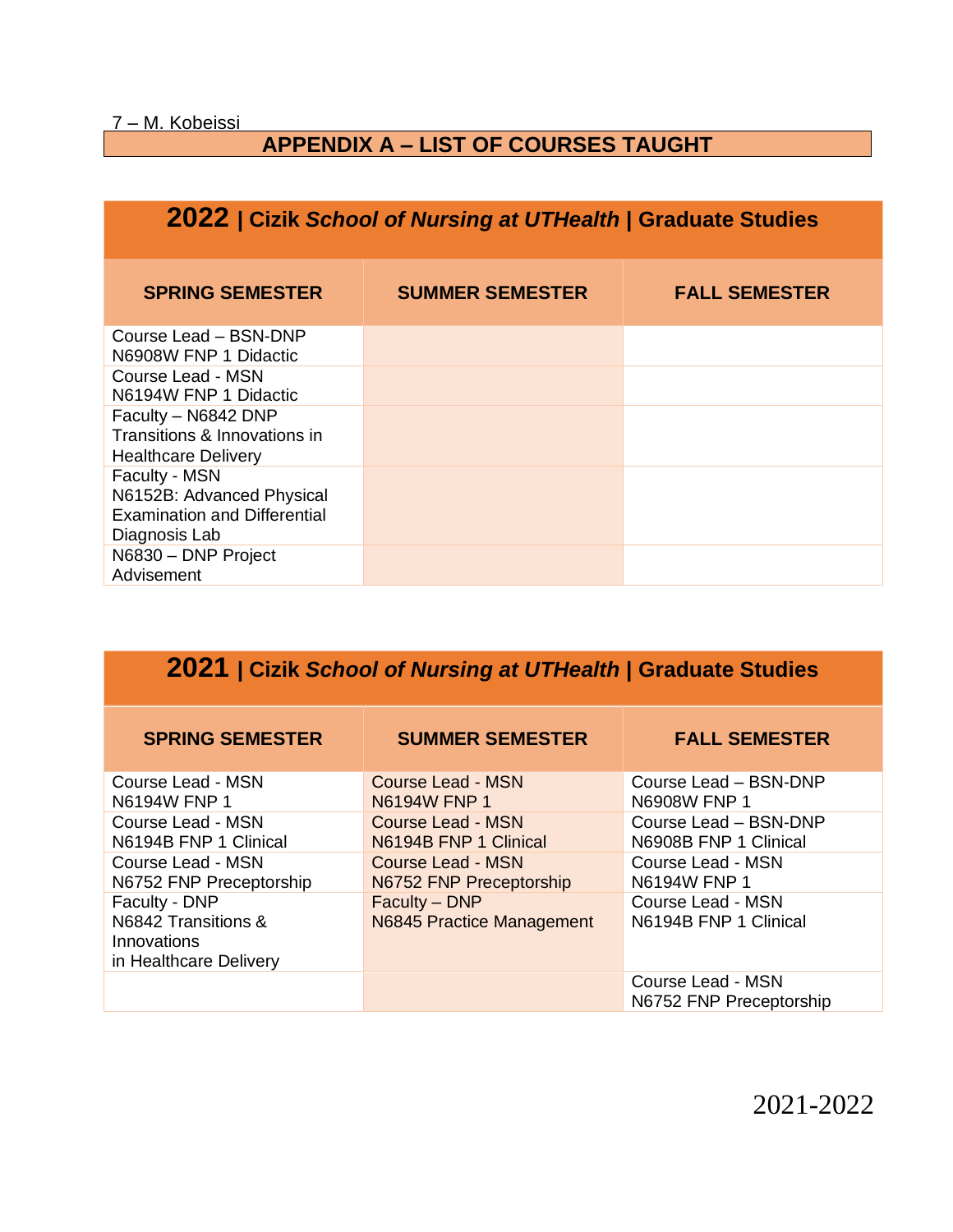| <b>2020</b>   Cizik School of Nursing at UTHealth   Graduate Studies |                                                                                        |                                                |  |
|----------------------------------------------------------------------|----------------------------------------------------------------------------------------|------------------------------------------------|--|
| <b>SPRING SEMESTER</b>                                               | <b>SUMMER SEMESTER</b>                                                                 | <b>FALL SEMESTER</b>                           |  |
| Course Lead – MSN<br><b>N6194W FNP I</b>                             | Course Lead – MSN<br><b>N6194W FNP I</b>                                               | Course Lead - BSN-DNP<br><b>N6908W FNP I</b>   |  |
| Course Lead – MSN<br>N6194B FNP I Clinical                           | Course Lead – MSN<br>N6194B FNP   Clinical                                             | Course Lead - BSN-DNP<br>N6908B FNP I Clinical |  |
| Course Lead - MSN<br>N6752 FNP Preceptorship                         | <b>Course Lead - MSN</b><br>N6752 Preceptorship                                        | Course Lead - MSN<br><b>N6194W FNP I</b>       |  |
|                                                                      | Designer & Co-Lead for<br><b>Telehealth Clinical Simulation</b><br>(COVID-19 response) | Course Lead - MSN<br>N6194B FNP I Clinical     |  |
|                                                                      |                                                                                        | Course Lead - MSN<br>N6752 Preceptorship       |  |

| 2019   Cizik School of Nursing at UTHealth   Graduate Studies                                     |                                                        |                                              |  |
|---------------------------------------------------------------------------------------------------|--------------------------------------------------------|----------------------------------------------|--|
| <b>SPRING SEMESTER</b>                                                                            | <b>SUMMER SEMESTER</b>                                 | <b>FALL SEMESTER</b>                         |  |
| Course Lead - MSN<br><b>N6194W FNP I</b>                                                          | Course Lead - MSN<br><b>N6194W FNP I</b>               | Course Lead - MSN<br><b>N6194W FNP L</b>     |  |
| Course Lead - DNP<br>N6842 Transitions and<br>Innovations<br>in Healthcare Delivery               | <b>Clinical Faculty - MSN</b><br>N6194B FNP   Clinical | Course Lead - MSN<br>N6194B FNP   Clinical   |  |
| Faculty - MSN<br><b>N6195W FNP II</b>                                                             | Course Lead - DNP<br>N6845 Practice Management         | Course Lead - MSN<br>N6752 FNP Preceptorship |  |
| Faculty - MSN<br>N6152B Advanced Physical<br><b>Examination and Differential</b><br>Diagnosis Lab |                                                        |                                              |  |